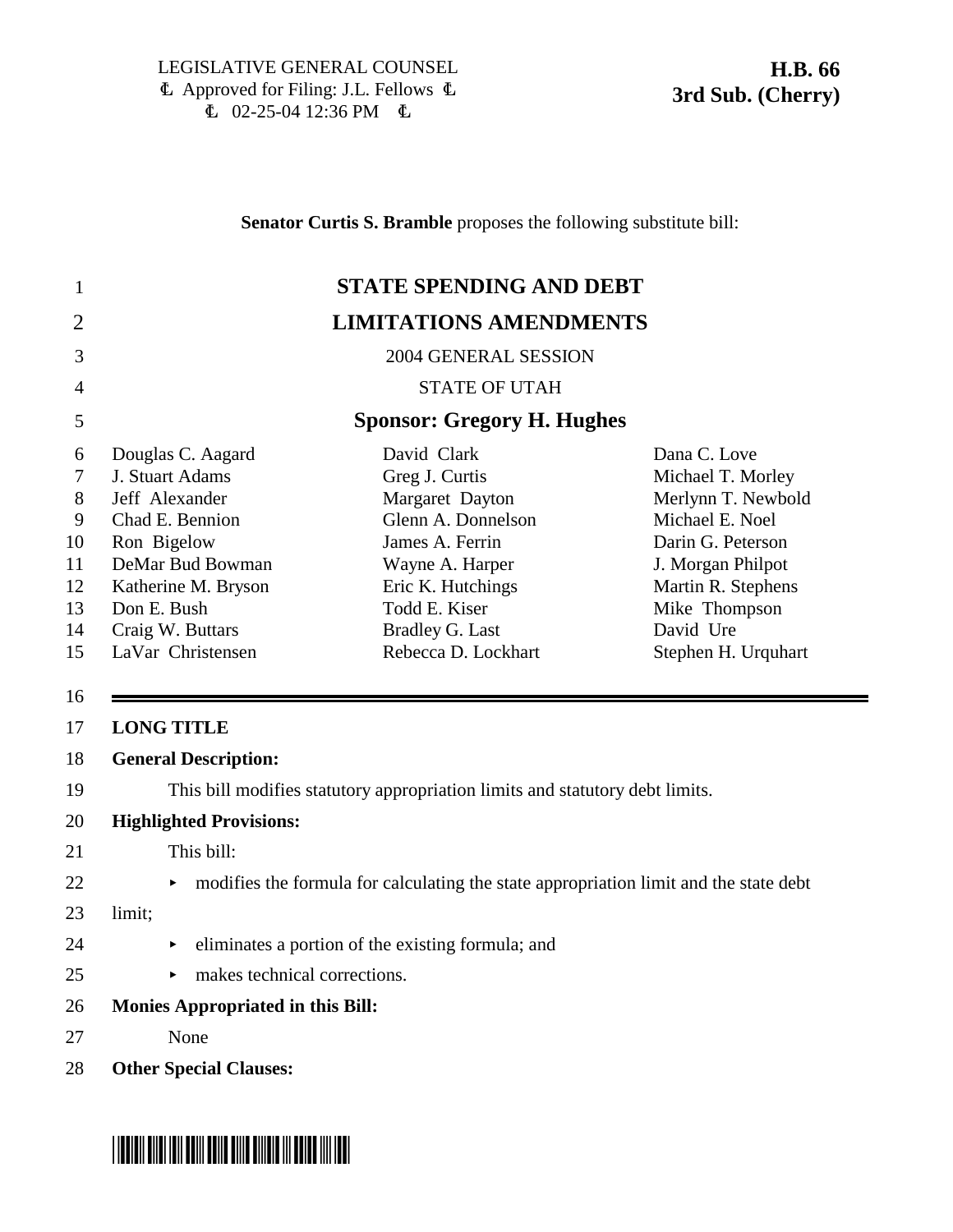# **3rd Sub. (Cherry) H.B. 66 02-25-04 12:36 PM**

| 29 | None                                                                                             |
|----|--------------------------------------------------------------------------------------------------|
| 30 | <b>Utah Code Sections Affected:</b>                                                              |
| 31 | <b>AMENDS:</b>                                                                                   |
| 32 | 63-38c-102, as last amended by Chapter 16, Laws of Utah 2003                                     |
| 33 | 63-38c-103, as last amended by Chapters 16 and 88, Laws of Utah 2003                             |
| 34 | 63-38c-201, as renumbered and amended by Chapter 275, Laws of Utah 1996                          |
| 35 | 63-38c-202, as last amended by Chapter 16, Laws of Utah 2003                                     |
| 36 | 63-38c-402, as last amended by Chapter 266, Laws of Utah 2002                                    |
| 37 |                                                                                                  |
| 38 | Be it enacted by the Legislature of the state of Utah:                                           |
| 39 | Section 1. Section 63-38c-102 is amended to read:                                                |
| 40 | 63-38c-102. Purpose of chapter -- Limitations on state mandated property tax,                    |
| 41 | state appropriations, and state debt.                                                            |
| 42 | $(1)$ (a) It is the purpose of this chapter to:                                                  |
| 43 | (i) place a limitation on the state mandated property tax rate under Title 53A, Chapter          |
| 44 | 17a, Minimum School Program Act;                                                                 |
| 45 | (ii) place limitations on state government appropriations based upon [the average of             |
| 46 | changes in personal income and the combined changes in population and inflation; and             |
| 47 | (iii) place a limitation on the state's outstanding general obligation debt.                     |
| 48 | (b) The limitations imposed by this chapter are in addition to limitations on tax levies,        |
| 49 | rates, and revenues otherwise provided for by law.                                               |
| 50 | (2) (a) This chapter may not be construed as requiring the state to collect the full             |
| 51 | amount of tax revenues permitted to be appropriated by this chapter.                             |
| 52 | (b) This chapter's purpose is to provide a ceiling, not a floor, limitation on the               |
| 53 | appropriations of state government.                                                              |
| 54 | (3) The recommendations and budget analysis prepared by the Governor's Office of                 |
| 55 | Planning and Budget and the Office of the Legislative Fiscal Analyst, as required by Title 36,   |
| 56 | Chapter 12, Legislative Organization, shall be in strict compliance with the limitations imposed |
| 57 | under this chapter.                                                                              |
| 58 | Section 2. Section 63-38c-103 is amended to read:                                                |
| 59 | 63-38c-103. Definitions.                                                                         |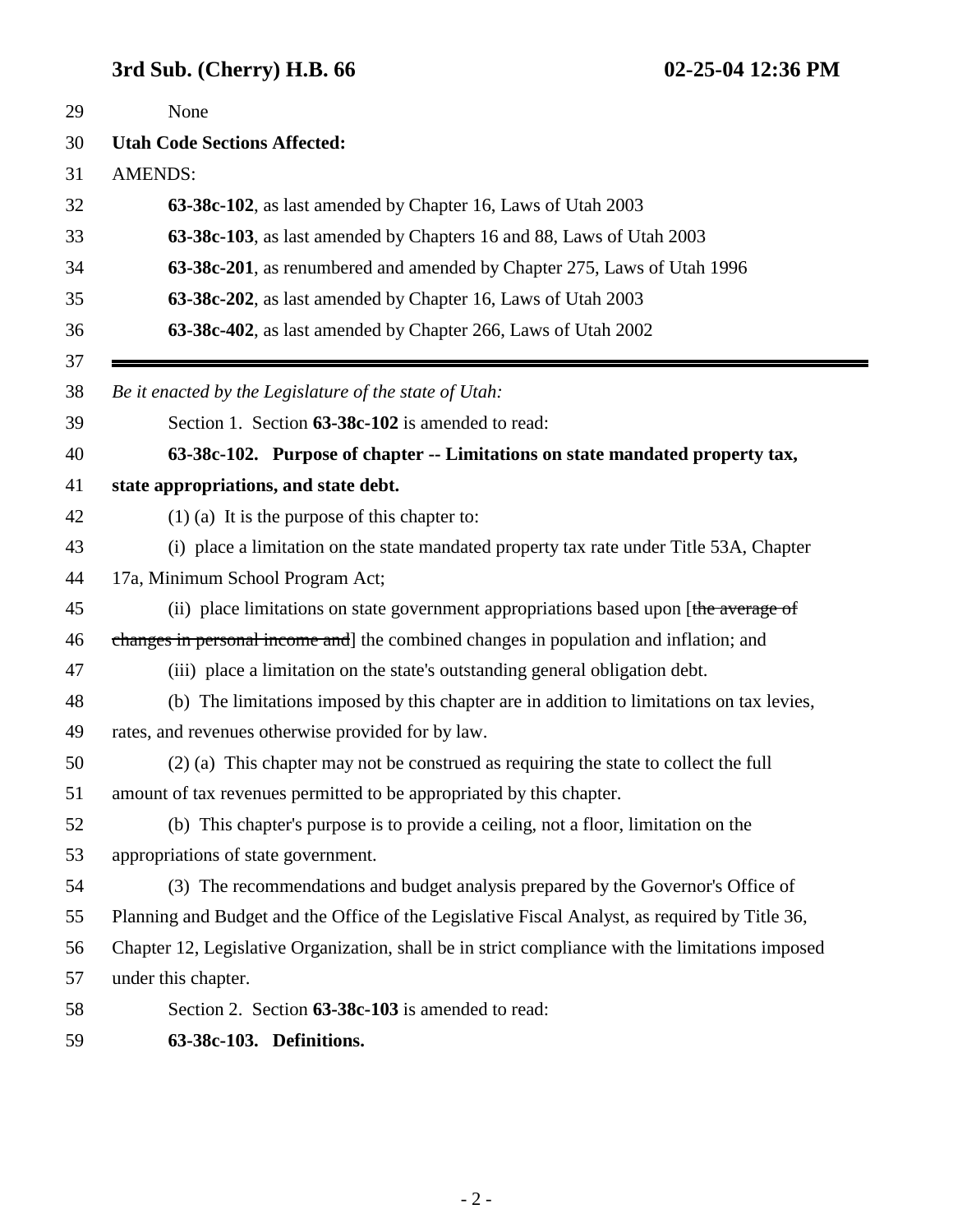| 60 | As used in this chapter:                                                                                  |
|----|-----------------------------------------------------------------------------------------------------------|
| 61 | (1) (a) "Appropriations" means actual unrestricted capital and operating appropriations                   |
| 62 | from unrestricted General Fund[ <del>, Uniform School Fund, and Transportation Fund</del> ] sources and   |
| 63 | from non-Uniform School Fund income tax revenues as presented in the governor's executive                 |
| 64 | budgets.                                                                                                  |
| 65 | (b) "Appropriation" includes appropriations that are contingent upon available                            |
| 66 | surpluses in the General Fund[ <del>, Uniform School Fund, or Transportation Fund</del> ].                |
| 67 | [(c) "Appropriation" includes appropriations made to the Centennial Highway Fund                          |
| 68 | from unrestricted General Fund and Transportation Fund revenues.]                                         |
| 69 | $[\text{(\text{d})}]$ (c) "Appropriations" does not mean:                                                 |
| 70 | (i) debt service expenditures;                                                                            |
| 71 | (ii) emergency expenditures;                                                                              |
| 72 | (iii) expenditures from all other fund or subfund sources presented in the executive                      |
| 73 | budgets;                                                                                                  |
| 74 | (iv) transfers into, or appropriations made to, the General Fund Budget Reserve                           |
| 75 | Account established in Section 63-38-2.5;                                                                 |
| 76 | (v) transfers into, or appropriations made to, the Education Budget Reserve Account                       |
| 77 | established in Section 63-38-2.6;                                                                         |
| 78 | (vi) monies appropriated to fund the total one-time project costs for the construction of                 |
| 79 | capital developments as defined in Section 63A-5-104; or                                                  |
| 80 | (vii) appropriations made to the Centennial Highway Fund [from sources other than the                     |
| 81 | unrestricted General Fund and Transportation Fund revenues] created by Section 72-2-118.                  |
| 82 | (2) "Base year real per capita appropriations" means the result obtained for the state by                 |
| 83 | dividing the fiscal year 1985 actual appropriations of the state less debt monies <sup>[, less \$55</sup> |
| 84 | million appropriated for flooding and less \$14.2 million appropriated for capital projects in            |
| 85 | Section 3 of Chapter 265, Laws of Utah 1985 General Session, by:                                          |
| 86 | (a) the state's July 1, 1983 population; and                                                              |
| 87 | (b) the fiscal year 1983 inflation index divided by 100.                                                  |
| 88 | (3) "Calendar year" means the time period beginning on January 1 of any given year                        |
| 89 | and ending on December 31 of the same year.                                                               |
|    |                                                                                                           |

90 (4) "Fiscal emergency" means an extraordinary occurrence requiring immediate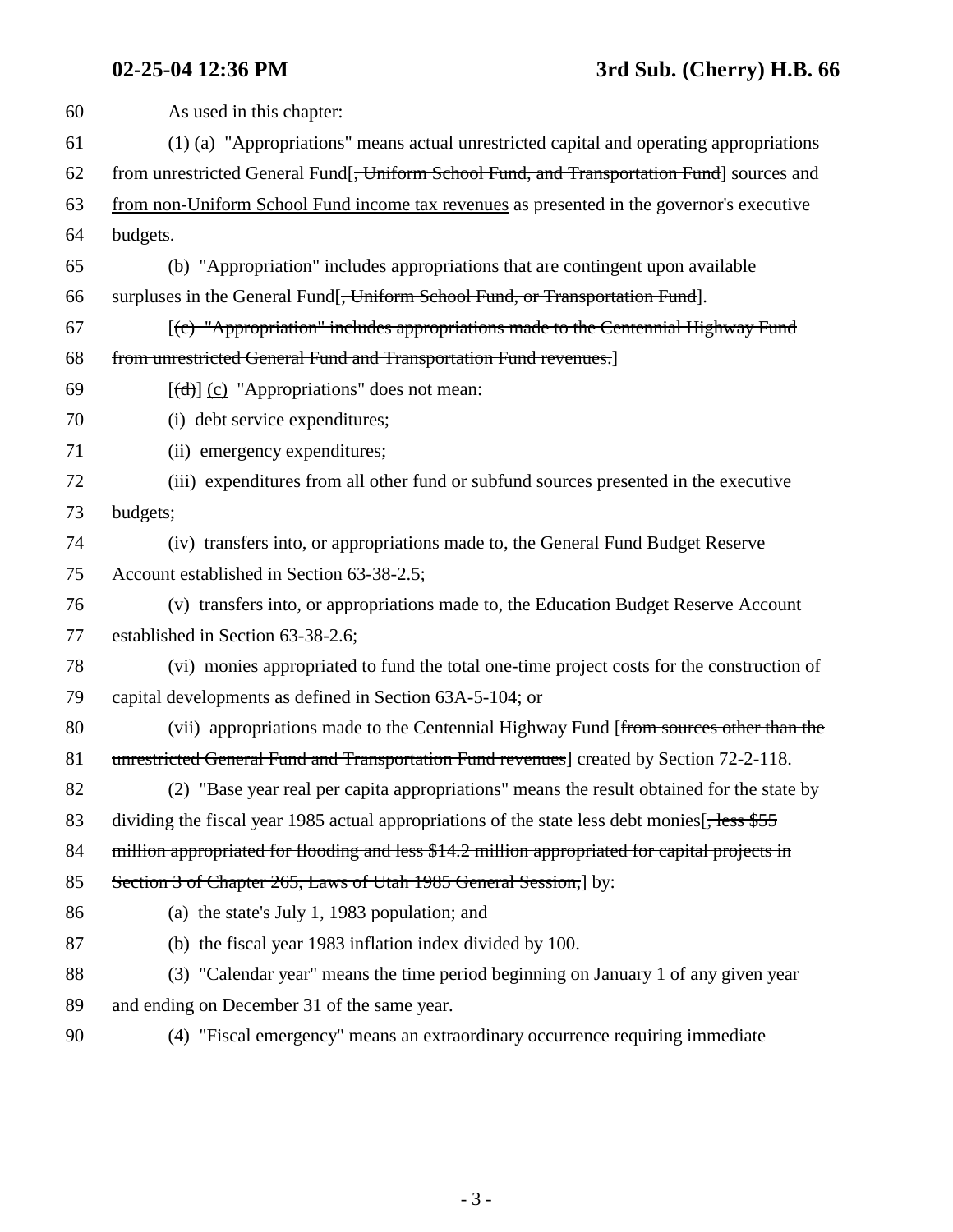### **3rd Sub. (Cherry) H.B. 66 02-25-04 12:36 PM**

91 expenditures and includes the settlement under Chapter 4, Laws of Utah 1988, Fourth Special 92 Session. 93 (5) "Fiscal year" means the time period beginning on July 1 of any given year and 94 ending on June 30 of the subsequent year. 95 (6) "Fiscal year 1985 actual base year appropriations" means fiscal year 1985 actual 96 capital and operations appropriations from general. uniform school, and transportation fund 97 and non-Uniform School Fund income tax revenue sources, less debt monies [, less \$55 million 98 appropriated for flooding, and less \$14.2 million appropriated for capital projects in Section 3, 99 Chapter 265, Laws of Utah 1985]. 100 (7) "Inflation index" means the change in the general price level of goods and services 101 as measured by the Gross National Product Implicit Price Deflator of the Bureau of Economic 102 Analysis, U.S. Department of Commerce calculated as provided in Section 63-38c-202. 103 (8) (a) "Maximum allowable appropriations limit" means the appropriations that could 104 be, or could have been, spent in any given year under the limitations of this chapter. 105 (b) "Maximum allowable appropriations limit" does not mean actual appropriations 106 spent or actual expenditures. 107 (9) "Most recent fiscal year's inflation index" means the fiscal year inflation index two 108 fiscal years previous to the fiscal year for which the maximum allowable inflation and 109 population appropriations limit is being computed under this chapter. 110 [(10) "Most recent fiscal year's personal income" means the fiscal year personal income 111 two fiscal years previous to the fiscal year for which the maximum allowable personal income 112 appropriations limit is being computed under this chapter. 113  $[(11)(10)$  "Most recent fiscal year's population" means the fiscal year population two 114 fiscal years previous to the fiscal year for which the maximum allowable inflation and 115 population appropriations limit is being computed under this chapter. 116 [(12) "Personal income" means the total personal income of the state as calculated by 117 the Governor's Office of Planning and Budget according to the procedures and requirements of 118 Section 63-38c-202.] 119  $[(13)] (11)$  "Population" means the number of residents of the state as of July 1 of each 120 year as calculated by the Governor's Office of Planning and Budget according to the procedures 121 and requirements of Section 63-38c-202.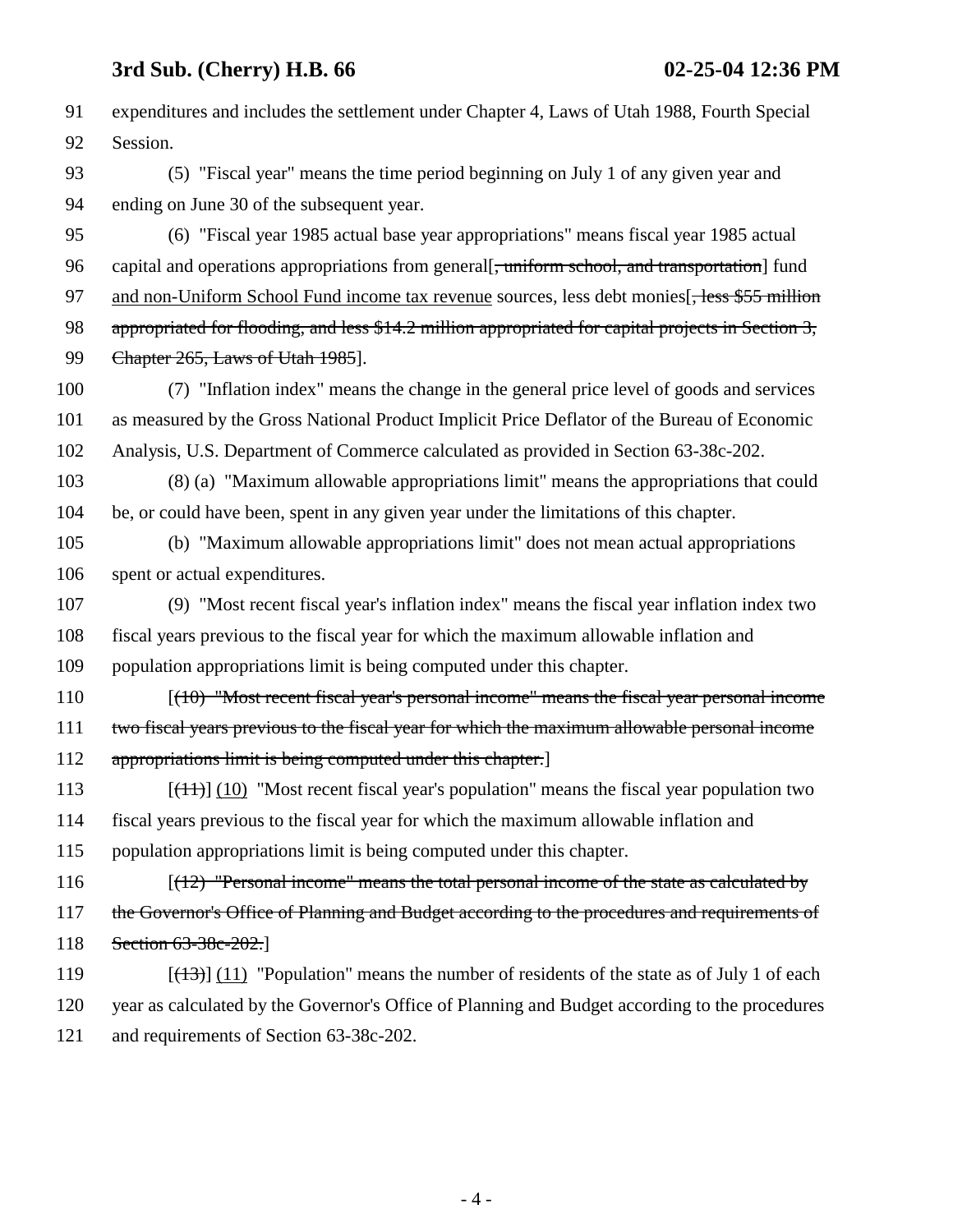# **02-25-04 12:36 PM 3rd Sub. (Cherry) H.B. 66**

| 122 | $[$ ( $\frac{14}{2}$ ) $\frac{12}{2}$ "Revenues" means the revenues of the state from every tax, penalty, receipt, |
|-----|--------------------------------------------------------------------------------------------------------------------|
| 123 | and other monetary exaction and interest connected with it that are recorded as unrestricted                       |
| 124 | revenue of the General Fund[ <del>, Uniform School Fund, and Transportation Fund,</del> ] and from                 |
| 125 | non-Uniform School Fund income tax revenues, except as specifically exempted by this                               |
| 126 | chapter.                                                                                                           |
| 127 | $[ (15) ] (13)$ "Security" means any bond, note, warrant, or other evidence of                                     |
| 128 | indebtedness, whether or not the bond, note, warrant, or other evidence of indebtedness is or                      |
| 129 | constitutes an "indebtedness" within the meaning of any provision of the constitution or laws of                   |
| 130 | this state.                                                                                                        |
| 131 | Section 3. Section 63-38c-201 is amended to read:                                                                  |
| 132 | 63-38c-201. Appropriations limit -- Formula.                                                                       |
| 133 | (1) There is established a state appropriations limit for each fiscal year beginning after                         |
| 134 | June 30, 1988.                                                                                                     |
| 135 | (2) For each of these fiscal years, the annual legislative appropriations for this state, its                      |
| 136 | agencies, departments, and institutions may not exceed that sum determined by [the average of                      |
| 137 | the two formulas specified in Subsections (2)(h) and (i)] applying the formula $B^* P^* (1/100)$ in                |
| 138 | which:                                                                                                             |
| 139 | $[(a)$ "Z" equals the most recent fiscal year's personal income;                                                   |
| 140 | $[(b)$ "Y" equals personal income for the fiscal year just previous to "Z";                                        |
| 141 | $[$ (c) "A" equals the prior fiscal year's maximum allowable personal income                                       |
| 142 | appropriations limit beginning with fiscal year 1985 actual base year appropriations;                              |
| 143 | $[\text{(\text{d})}]$ (a) "B" equals the base year real per capita appropriations for the state, its               |
| 144 | agencies, departments, and institutions;                                                                           |
| 145 | $[\text{e}(\text{e})]$ (b) "P" equals the most recent fiscal year's population; and                                |
| 146 | $[\text{ff}](\text{c})$ "I" equals the most recent fiscal year's inflation index adjusted to reflect fiscal        |
| 147 | year 1989 as having an index value of 100.                                                                         |
| 148 | $[\frac{1}{2}]$ (3) The revenues specified in Section 63-38c-205 are not subject to the limitation                 |
| 149 | in this section.                                                                                                   |
| 150 | $[(h)$ Formula 1: B* P* (I/100) = Maximum Allowable Inflation and Population                                       |
| 151 | Appropriations Limit.                                                                                              |
| 152 | $[(i)$ Formula 2: $A^*(Z/Y)$ = Maximum Allowable Personal Income Appropriations                                    |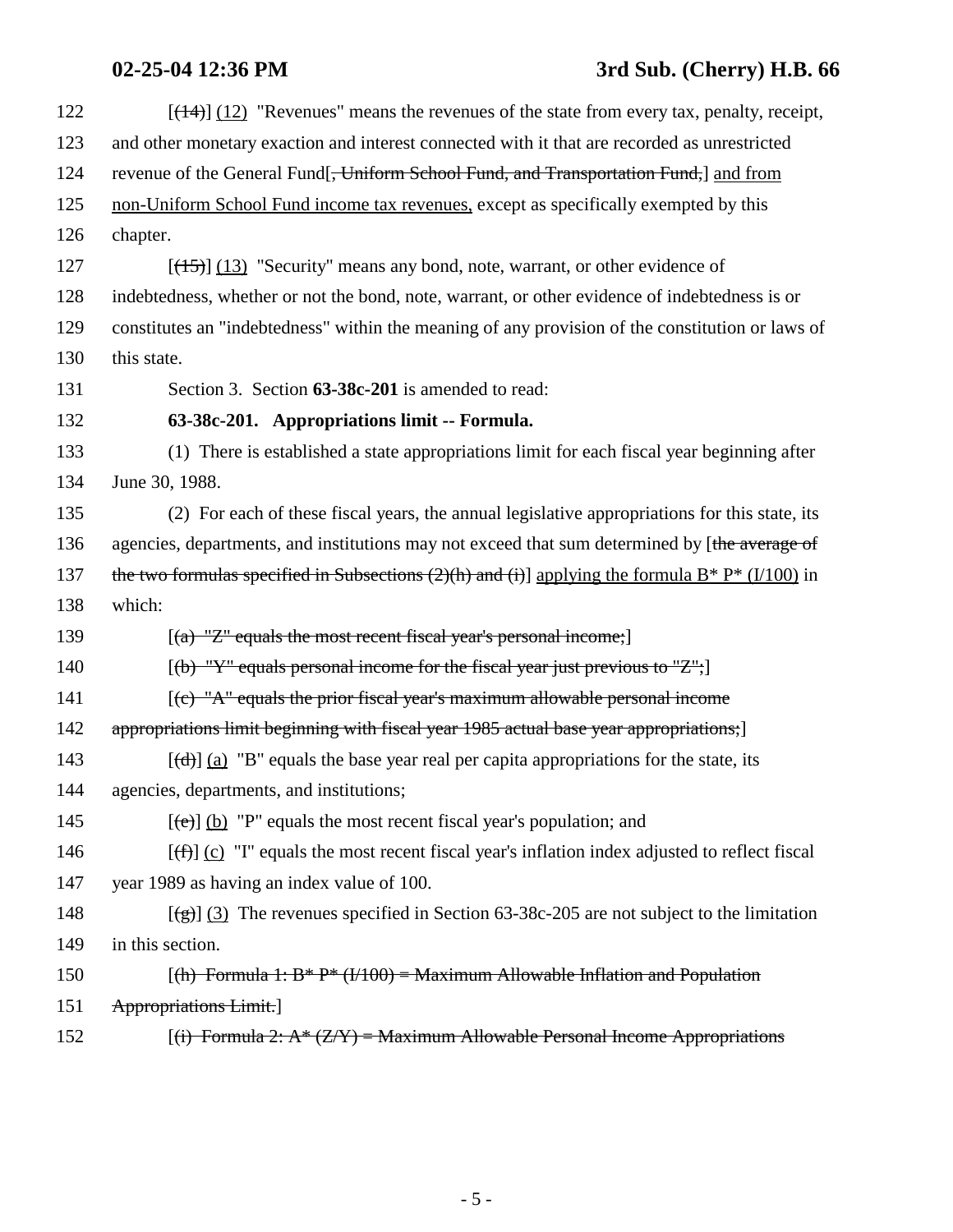### **3rd Sub. (Cherry) H.B. 66 02-25-04 12:36 PM**

| 153 | Limit.]                                                                                                         |
|-----|-----------------------------------------------------------------------------------------------------------------|
| 154 | Section 4. Section 63-38c-202 is amended to read:                                                               |
| 155 | 63-38c-202. Computing formula elements.                                                                         |
| 156 | $(1)$ For purposes of computing the most recent fiscal year's personal income, the                              |
| 157 | Governor's Office of Planning and Budget shall use the quarterly data produced by the Bureau                    |
| 158 | of Economic Analysis, U.S. Department of Commerce.]                                                             |
| 159 | $[\frac{1}{2}]$ (1) For purposes of calculating fiscal year inflation indexes [and fiscal year                  |
| 160 | personal income] for the previous fiscal year, the Governor's Office of Planning and Budget                     |
| 161 | shall use:                                                                                                      |
| 162 | (a) the actual quarterly data released by the U.S. Department of Commerce as of                                 |
| 163 | January 31 of each year; and                                                                                    |
| 164 | (b) the most recent U.S. Bureau of Census population estimates as of January 31 of                              |
| 165 | each year.                                                                                                      |
| 166 | $[\frac{(\lambda)}{(\lambda)}]$ (2) (a) For purposes of computing the inflation index, the Governor's Office of |
| 167 | Planning and Budget shall:                                                                                      |
| 168 | (i) assign the bureau's 1982 calendar year inflation index value of 100 to fiscal year                          |
| 169 | 1989 for purposes of computing fiscal year index values;                                                        |
| 170 | (ii) compute all subsequent fiscal year inflation indexes after having assigned the fiscal                      |
| 171 | year 1989 inflation index a value of 100; and                                                                   |
| 172 | (iii) use the quarterly index values published by the Bureau of Economic Analysis,                              |
| 173 | U.S. Department of Commerce, to compute fiscal year index values.                                               |
| 174 | (b) If the bureau changes its calendar base year, appropriate adjustments are to be made                        |
| 175 | in this chapter to accommodate those changes.                                                                   |
| 176 | $[\frac{4}{3}]$ (3) (a) For purposes of computing the most recent fiscal year's population, the                 |
| 177 | Governor's Office of Planning and Budget shall convert the April 1 decennial census estimate                    |
| 178 | to a July 1 estimate, unless otherwise estimated by the Bureau of Census.                                       |
| 179 | (b) If the bureau changes the state's July 1, 1983 base year population after it conducts                       |
| 180 | the 1990 Census, appropriate adjustments shall be made in this chapter to accommodate those                     |
| 181 | changes.                                                                                                        |
| 182 | Section 5. Section 63-38c-402 is amended to read:                                                               |
| 183 | 63-38c-402. Debt limitation -- Vote requirement needed to exceed limitation --                                  |